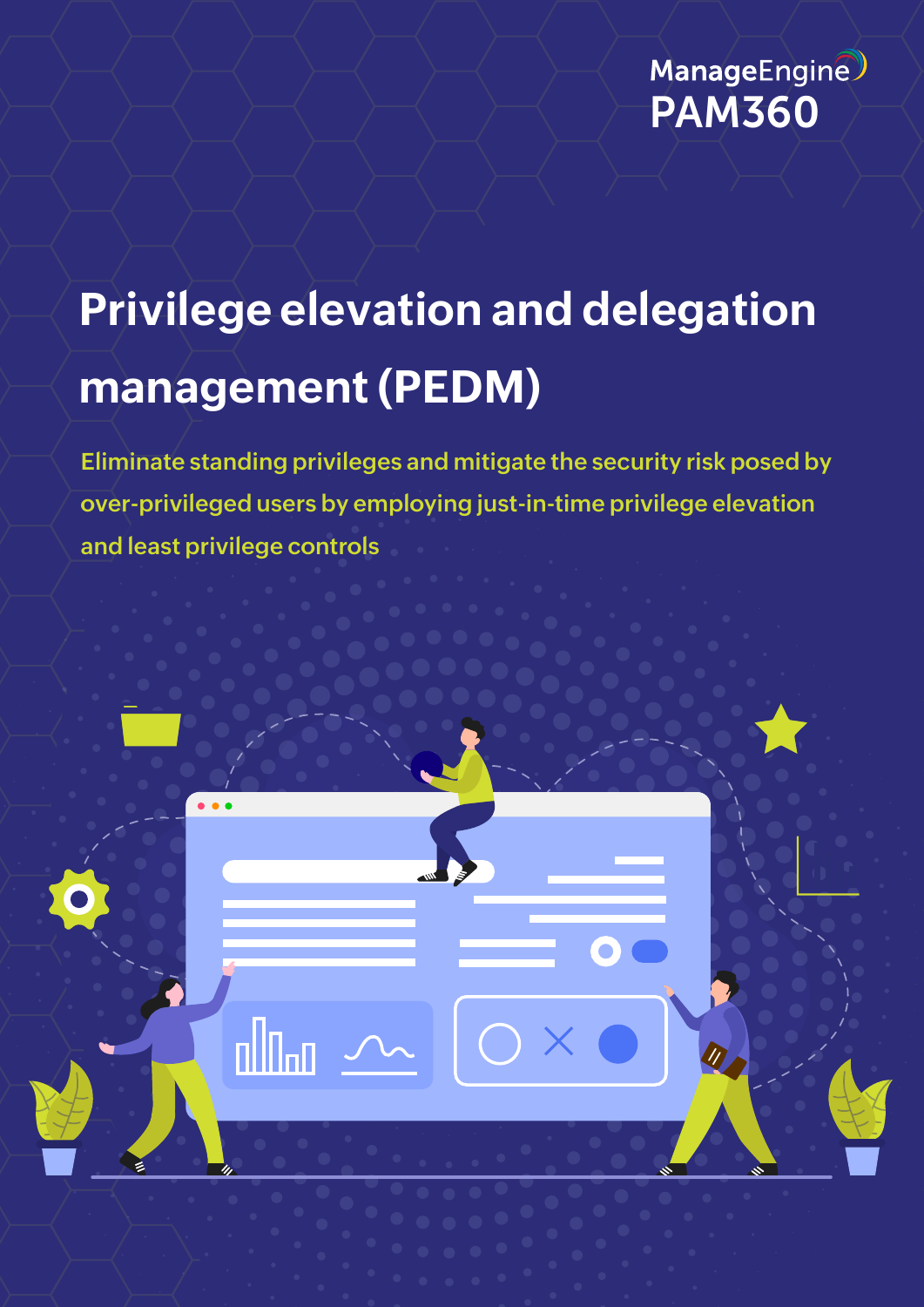**Privilege elevation and delegation management (PEDM) is a part of privileged access management (PAM), which is designed to provide non-admin users with temporary, granular privileges based on their requirements.** 

Granting users higher privileges and permanent access to critical accounts introduces significant security risks. Even through accidental exposure, such standing privileges give attackers access to an organization's most valuable resources. Furthermore, if these users share their credentials with other users or have their passwords compromised, they are likely offering complete control of their privileges to attackers who can remain undetected by traditional security measures.

By leveraging PEDM, IT teams can ensure that access to privileged accounts and resources is granted only when the need arises. Simply put, instead of granting permanent or standing privileges, PEDM grants limited access to certain privileged assets for a specific time frame. This granular capability, when integrated with PAM systems, mitigates the risk of accidental exposure of accounts and passwords, thereby preventing the lateral movement of attackers and malicious insiders through an enterprise's privileged pathways.

# **PEDM is an essential cog in an enterprise's PAM strategy**

At times, users may need only temporary access to critical resources to which they normally would not have access. On such occasions, IT teams require a mechanism to temporarily

elevate the privileges of non-admin users and have these privileges revoked later because even ephemeral admin accounts are at risk of being compromised, just like their superadmin counterparts.

While privileged account and session management (PASM) solutions can provide temporary access to privileged credentials via their digital password vaults, they can grant access only on an all-or-nothing basis. In such cases, users will be provisioned with temporary admin accounts, also known as ephemeral accounts, which give them full access to the target systems, including applications and services they do not need or should not be able to access. If these ephemeral accounts are shared with more users or, much worse, compromised, any threat actor could gain complete control over the target system.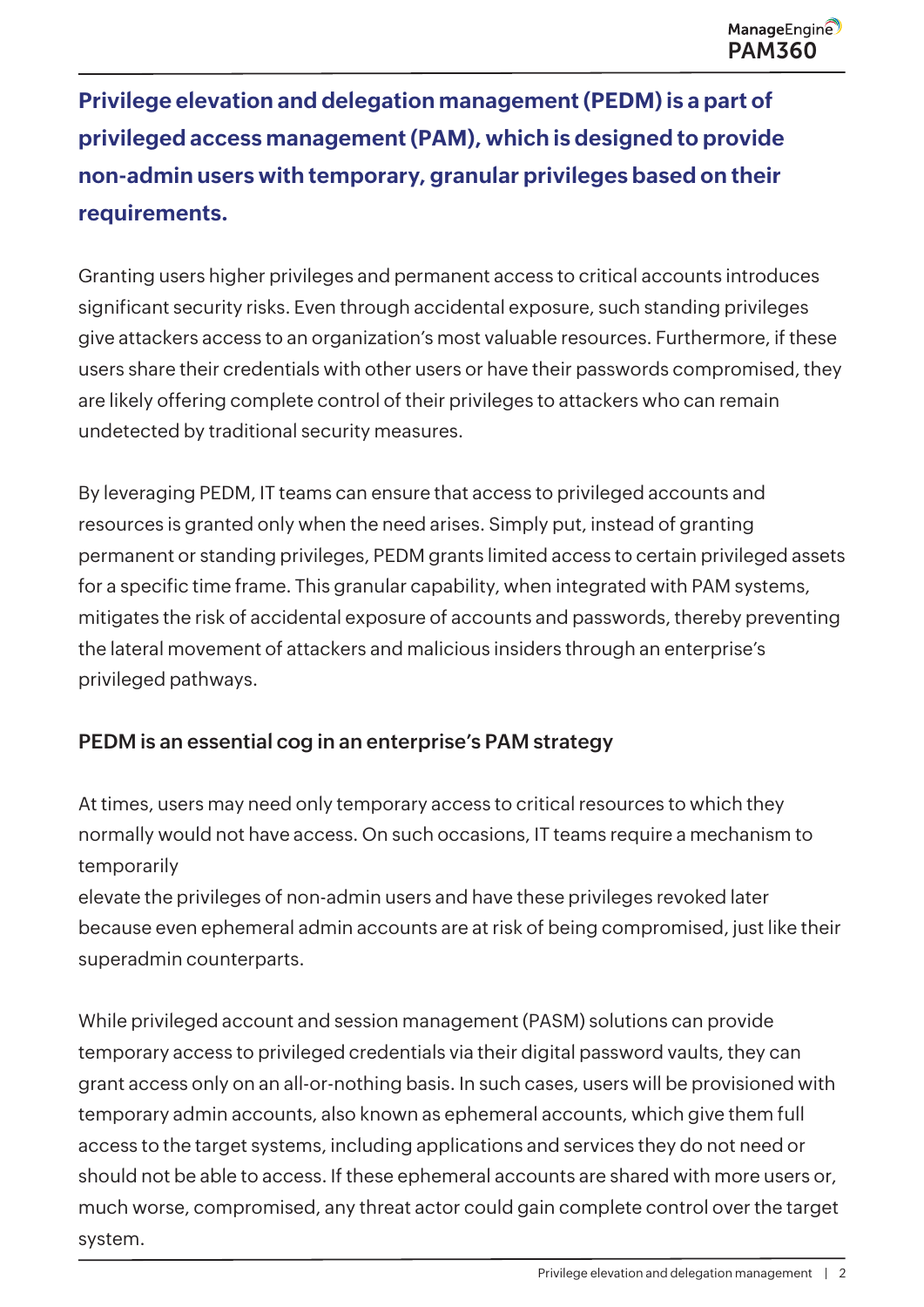PEDM aims to solve this problem by allowing users and applications to access privileged information using a time- and request-based approach. In other words, access to sensitive information is given for a stipulated time based on the validation of their requirements, and these privileges are revoked after that time. This model puts an end to providing users with permanent standing privileges, which is a vector for abuse.

#### **How does PEDM work?**

PEDM enables IT teams to enforce granular privileges based on the validity of a user's request. Organizations can improve their privileged access security posture by imposing built-in limitations and time-based requirements when granting higher privileges associated with certain applications, systems, scripts, and processes. These granular controls allow IT teams to employ the principle of least privilege in order to provide non-admin users with only the privileges necessary to carry out their jobs.

If these users require higher privileges to access critical systems and applications, they must send privilege elevation requests to the admins. These requests will be reviewed and validated by the admins, who will then grant privilege elevation to the users for a limited period. This is called [just-in-time privilege elevation,](https://www.manageengine.com/privileged-access-management/privilege-elevation.html) a model of temporarily granting privileges based on the merits of the requests.

For instance, admins can grant database access to a user for a stipulated period and can disable any critical actions, such as change password, delete, and edit, in order to avoid unauthorized modifications to the database. Furthermore, this user will be given only basic view access, which will be revoked after the requested period. The credentials for such critical assets will subsequently be rotated using the PAM module to ensure that there are no unauthorized access attempts in the future.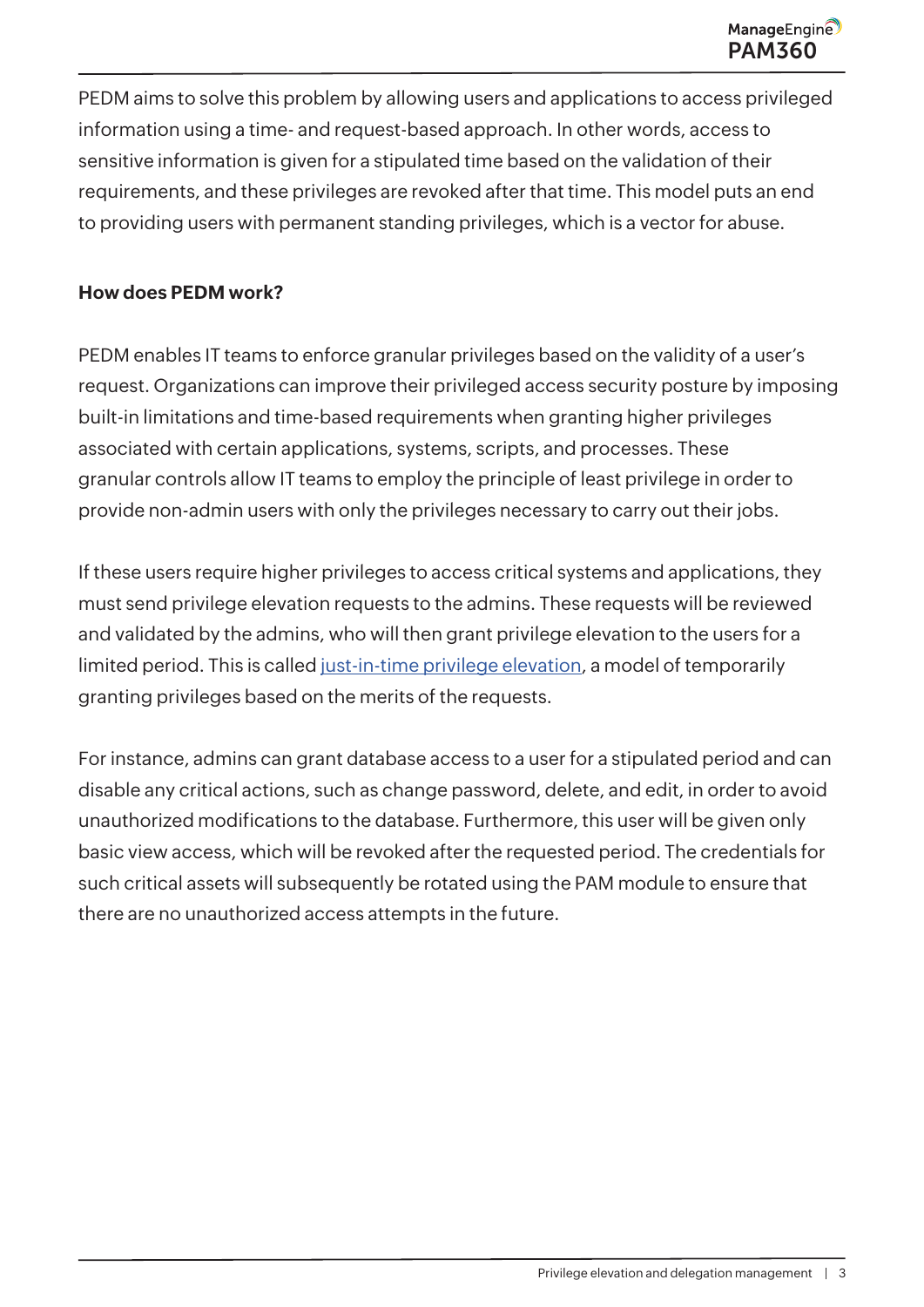#### ManageEngine [PAM360](https://www.manageengine.com/privileged-access-management/)

# **Business benefits of PEDM**



#### **Achieve a better security posture**

A cooperative relationship between PEDM, least privilege, and PAM can significantly reduce the risks of standing privileges and credential abuse by external attackers and rogue insiders. Because privileges are granted at a granular level, temporary admins do not get complete access to their target systems, preventing threat actors from gaining control over the critical data.

#### **Enforce granular privilege restrictions**

With PEDM capabilities in place, IT teams can create access control policies at the device, application, service, and process level rather than at the user level. The biggest advantage of these policies is being able to grant higher privileges with limitations. Users will be allowed to access and view applications but may not be able to configure or make any modifications to the data in those applications.





#### **Adapt to dynamic privilege requirements**

PEDM also enables users to request customized roles best suited to their privileged access requirements. Self-service elevation requests are validated based on predetermined criteria, thereby automatically approving justin-time controls. Additionally, PEDM helps organizations meet compliance requirements, as they usually include session monitoring, auditing, and reporting capabilities.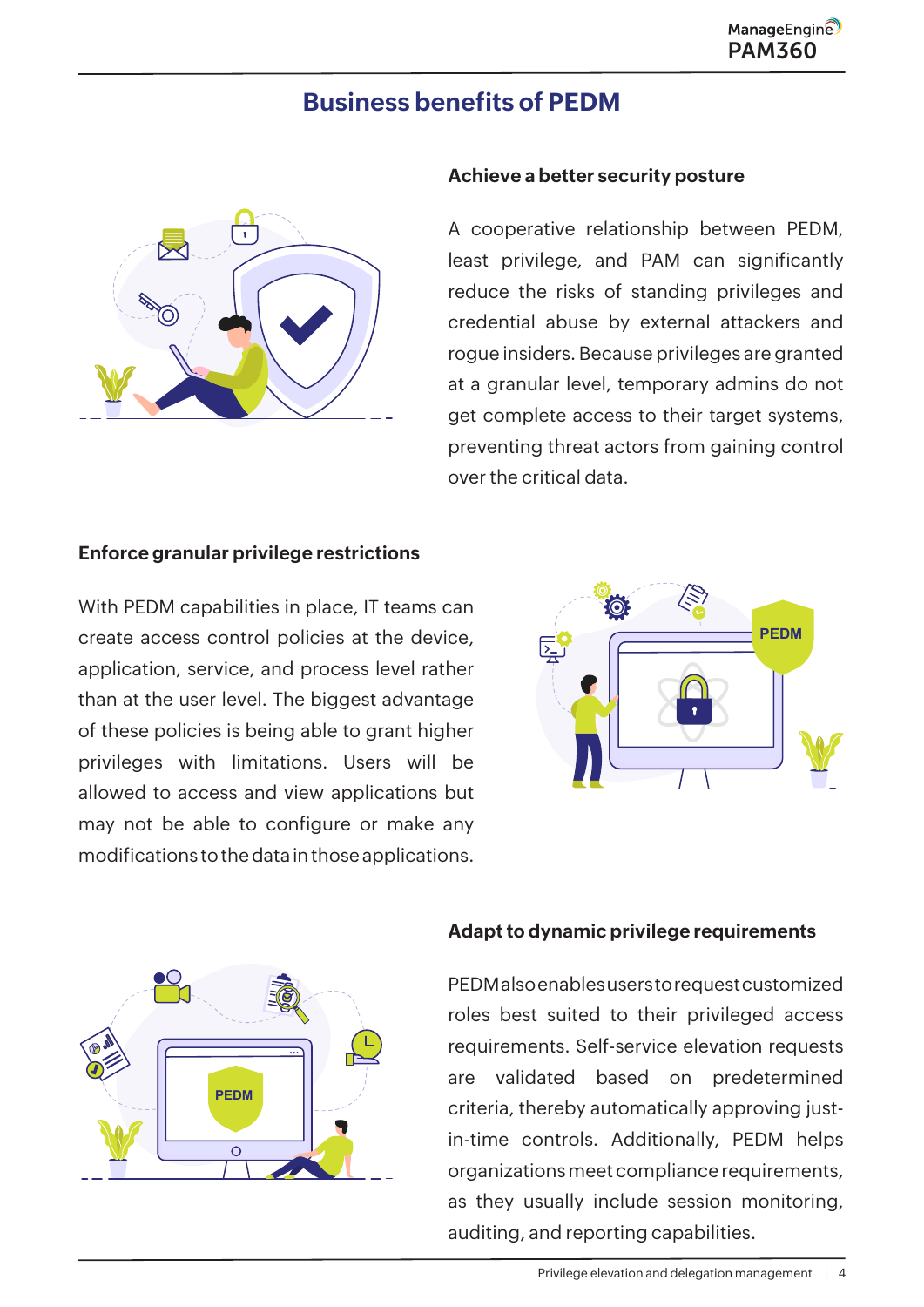#### **Reduce the attack surface significantly**

The key benefit of employing PEDM is that it reduces an organization's attack surface by limiting the number of privileged user accounts and sessions. This leaves cybercriminals with significantly fewer vulnerable vectors to exploit.



#### **How to implement a sound PEDM strategy**

Including privilege elevation and delegation controls in your PAM strategy involves a sixfold approach.



#### **Conduct a detailed privilege audit**

Identify and eliminate standing privileges and overprivileged user accounts. Design access control policies at the application, service, and device level rather than the user level. This also includes separating admin accounts from regular user accounts.

#### **Include least privilege measures**



Assign default privileges to user accounts, which should ideally be set as low as possible. This step ensures that unnecessary local admin privileges are eliminated and that human users and machine identities only have the bare minimum of privileges to perform their designated tasks.

# **Enforce privileged account governance**



Protect access to admin credentials using a secure vault (an inherent module in PASM solutions). Rotate these passwords periodically and after each use to invalidate any compromised credentials. In addition, continuously monitor all privileged sessions and activities to proactively detect and terminate any suspicious behavior.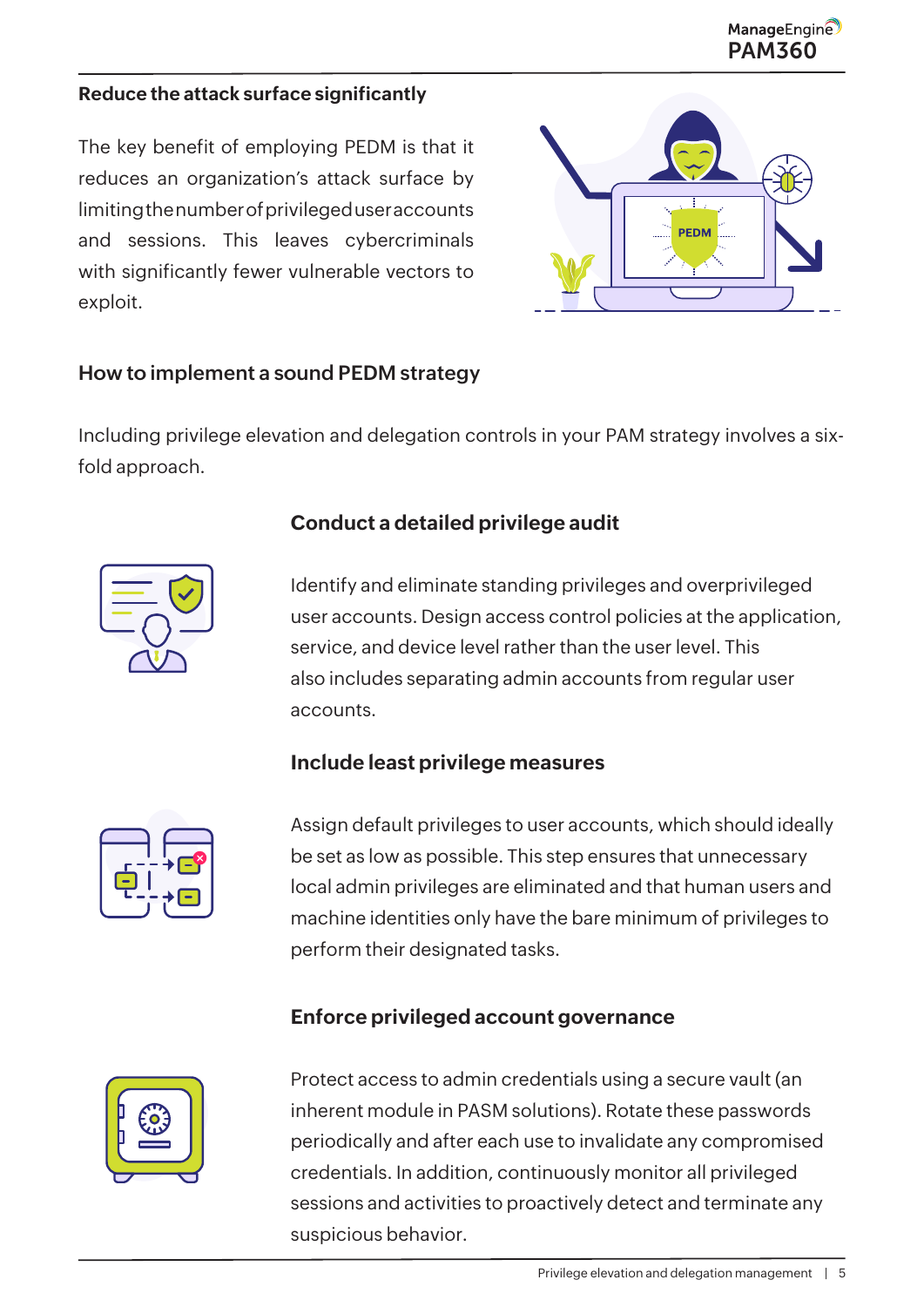#### **Enable just-in-time access controls**



Allow users to access critical systems on a temporary basis. Grant higher privileges for a specific amount of time based on the validity of their requirements, monitor their sessions in real time, and revoke their access and rotate the credentials upon session expiration to prevent any unauthorized access in the future.

# **Review privileged activity logs frequently**



Monitor and log privileged activities and sessions and look for suspicious activities, such as newly added network configurations or failed login attempts, that were carried out without prior authorization. Leverage context-aware log correlation to study user behavior patterns and make datadriven security decisions.

# **Check user accounts and privileges regularly**



Review privileges on a regular basis to ensure that active user accounts only have the designated minimum of privileges. Revoke any excess privileges and remove inactive accounts to eliminate the weakest links.

# **PEDM: Some business use cases for PAM solutions**

# **Remote employees need time- and requirement-based access to privileged assets**

PAM solutions allow admins to grant privileged access with a set start and end time to remote employees. Temporary access rights will be automatically revoked at the set end time. Some advanced PAM solutions include options to automatically validate and approve user requests based on predefined access policies, granting temporary admins just enough privileges to carry out their activities while staying well within their access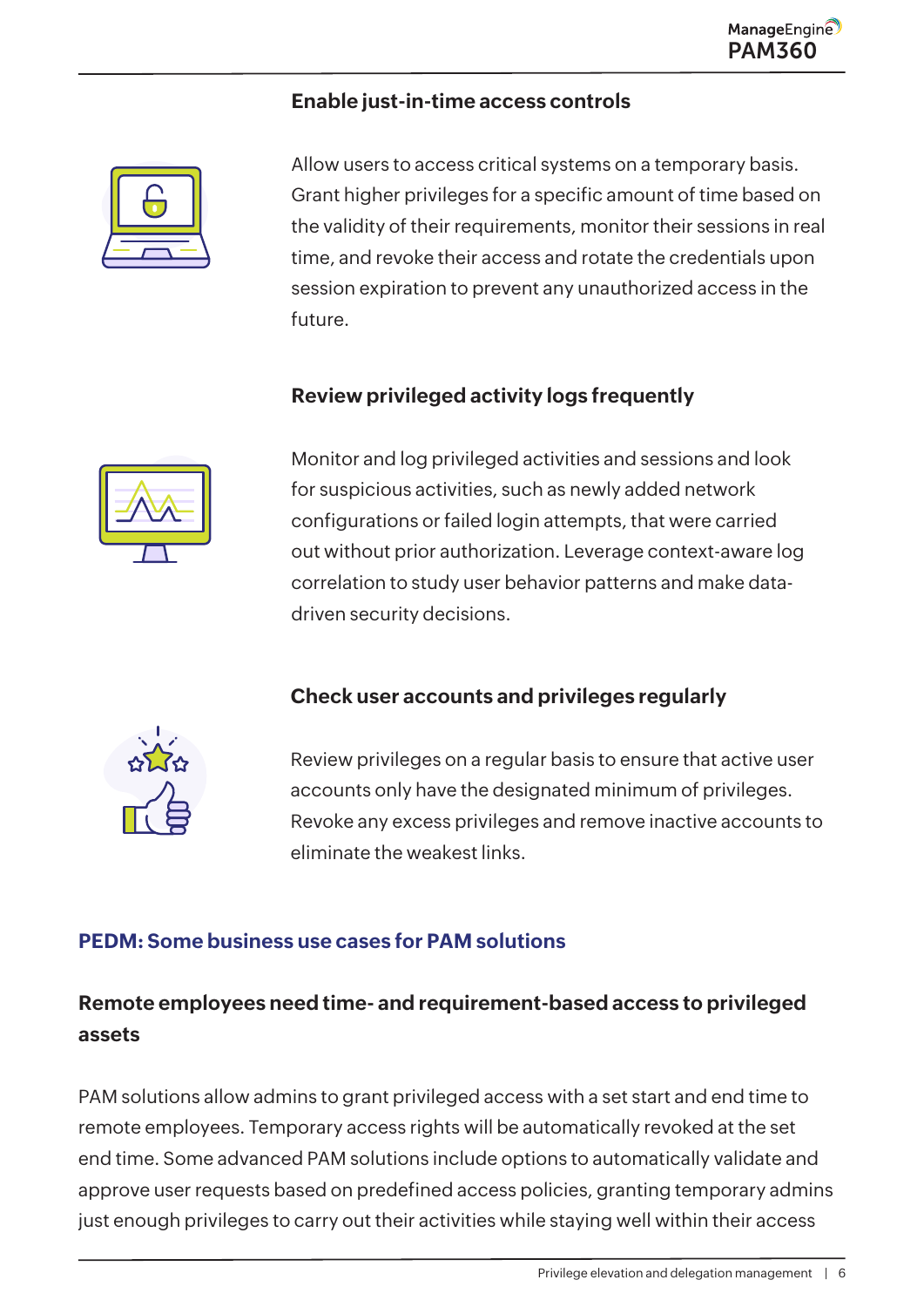limits. Credentials are rotated as soon as the specified time period expires to prevent any unauthorized access attempts in the future.

# **Engineering teams need just-in-time access to build, test, and deploy their products**

Engineers require frequent access to their development and cloud platforms to carry out routine tasks. This is typically addressed by storing sensitive credentials in plaintext within script files and keeping these credentials unchanged to avoid causing any disruptions in the CI/CD pipeline. Such hard-coded credentials in the hands of malicious insiders pose a dire security threat. They need to be duly secured and shared only when the need arises.

PAM solutions help engineers by storing and managing credentials in a secure vault where they are rotated periodically to avoid any reuse or misuse. Additionally, PAM solutions include built-in options to provide engineers with time-limited, direct access to CI/CD platforms without exposing their credentials.

# **Third-party contractors need temporary access privileges**

IT admins often face difficulties in assigning privileged access to third-party vendors and contractors whose privileges are different and sometimes also lesser than those of an average internal employee. PEDM controls enable admins to provision third parties with single-use, time-restricted access on a case-by-case basis so they can perform activities such as remote troubleshooting, installations, deployments, and tests.

#### **Get started with PEDM**

PEDM is a true game changer in the PAM sphere, and industry regulators and leaders are now pushing for it as a benchmark access control strategy. One of the biggest advantages of including PEDM in your PAM strategy is proactive prevention of internal and external threat actors through the effective management of privileges. With additional controls such as least privilege in place, PEDM works at the application and process level rather than at the user level, which makes it easier for admins to take complete and granular control of privileged accounts and resources.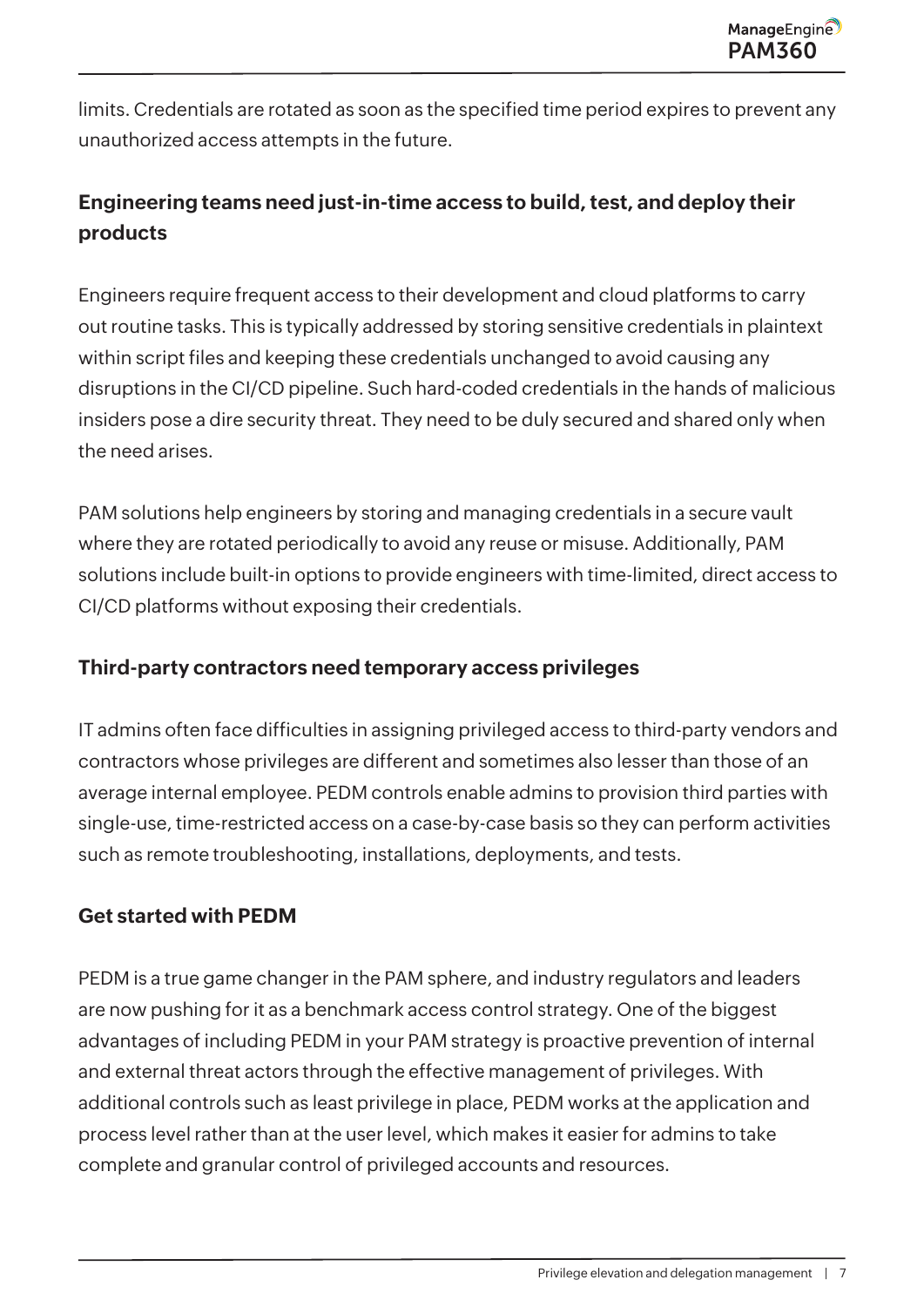If you want to get a hands-on understanding of PEDM, sign up for a free demo of ManageEngine PAM360, our enterprise PAM solution that leverages just-in-time access controls to secure your local and domain accounts in Windows.

# **Secure and manage user accounts and privileges effectively with PAM360**

**[Download the free, 30-day trial](https://www.manageengine.com/privileged-access-management/download.html?utm_source=referral+&utm_medium=PDF&utm_campaign=Fundamental-PEDM)**